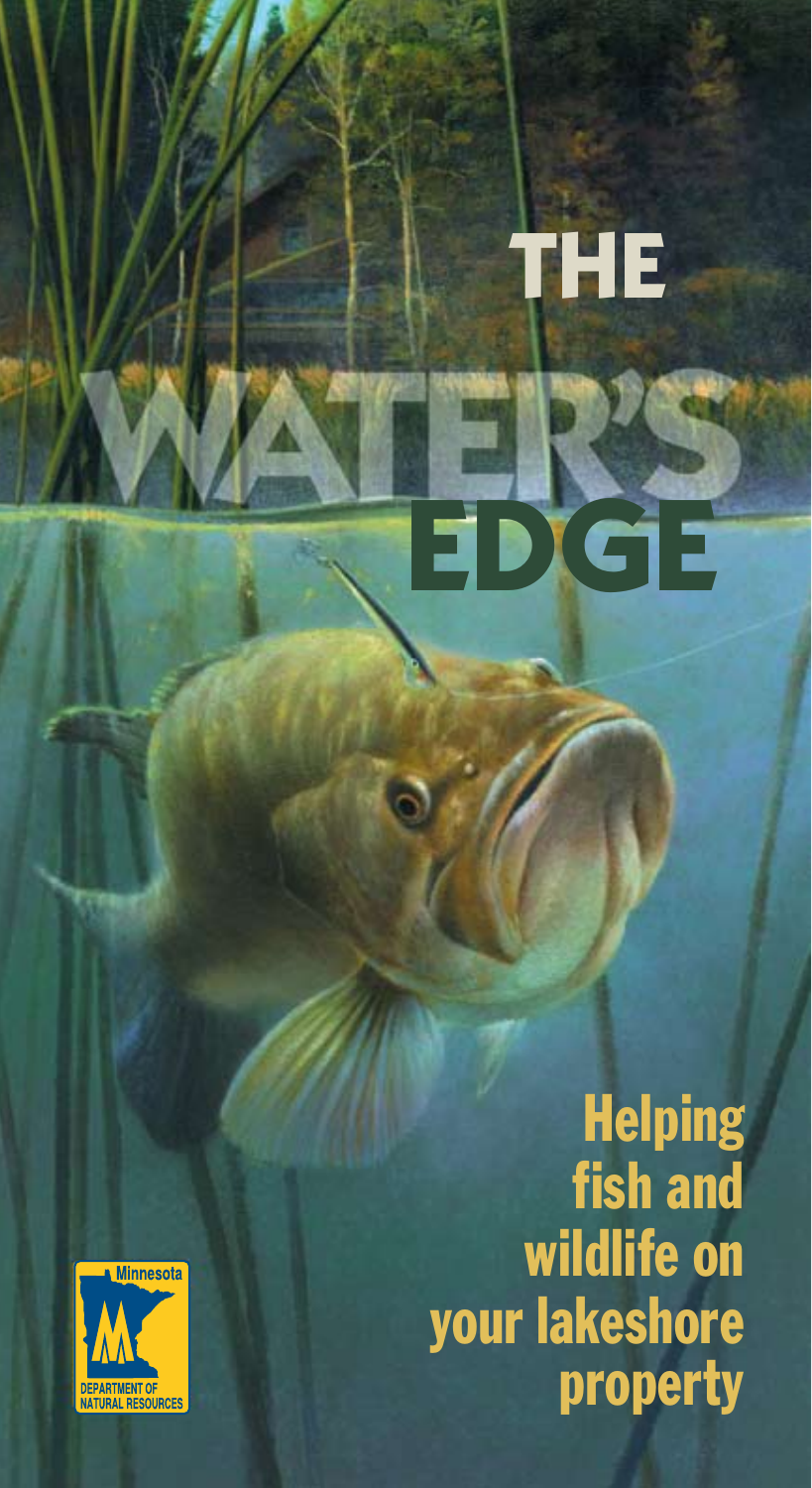### **Shoreline habitat Shoreline habitat**

**The water's edge is a busy place. Northern pike,** bluegills, bass, and other fish spawn in the shallow water along the shore. Loons, ducks, geese, and other water birds nest along the banks. Wildlife such as frogs, otters, and mink live there, too. Shoreline areas—on land and into the shallow water— provide essential habitat for fish and wildlife that live in or near Minnesota's lakes and streams. Overdeveloped shorelines can't support the fish, wildlife, and clean water that are so appealing to the people attracted to the water's edge.

Unfortunately, that's exactly what's happening to many Minnesota lakes. The problem is poorly planned lakeshore development. Bit by bit, the cumulative effects of tens of thousands of lakeshore homeowners "fixing up" their property are destroying the state's valuable lakeshores. Some examples:

#### **Sand trucked in for swimming beaches covers underwater gravel or silt used by:**

- fish for spawning
- • mayflies for burrows
- frogs for laying eggs.

#### **Aquatic vegetation removed to create swimming and boating areas eliminates shorelinestabilizing plants that are also habitat for:**

- • bass and other fish that hide among the plants and spawn in areas protected from waves
- loons that nest on floating vegetation
- waterfowl that feed on underwater plants

• insects that live among underwater vegetation. **Shoreline shrubs and "unsightly" fallen trees are removed to create golf course-type lawns, thus eliminating habitat for wildlife such as:**

- songbirds that use these shrubs for nesting
- ducks that lay eggs in native shoreline grasses
- turtles that sun on fallen logs
- • bass and panfish that hide in the shade under toppled trees.

"I believe that one of the primary reasons that fishing has declined on many lakes is because of alterations to lakeshore habitat by shoreline property owners."

 Jack Skrypek DNR Fisheries chief, retired

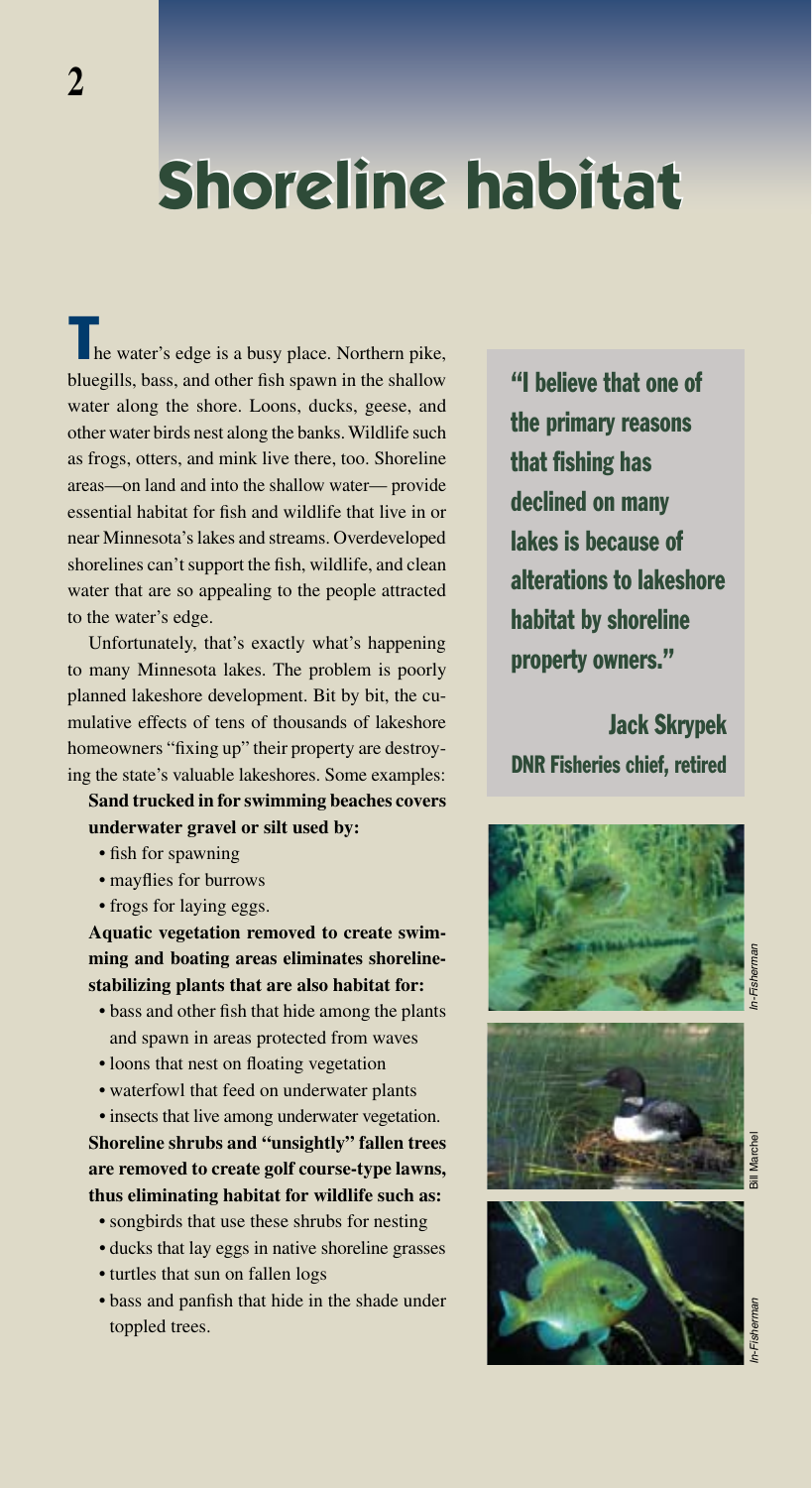### **"Clean" lawns can "Clean" lawns can make dirty lakes make dirty lakes**

raditional lakeshore landscaping methods strive for the "clean" look of a golf course or T a Hawaiian beach. Yet, besides eliminating fish and wildlife habitat, this type of landscaping also creates problems for homeowners such as:

- • **Green water:** A mowed lawn sends rain runoff carrying fertilizers, pet waste, and lawn clippings to the water, where they fuel algae blooms that make swimming less enjoyable.
- • **More erosion:** Water plants such as bulrushes, cattails, and coontail soften the erosive effects of waves along shores. Removing these plants increases erosion.
- • **Nuisance wildlife problems:** Traditional lawns attract geese, which are grazers. In one week, an adult goose can produce 15 pounds of slippery, smelly droppings.

The combined effect of shoreline alterations by many property owners on a lake destroys habitat and causes declines in fish and wildlife populations. It's ironic that many lakeshore property owners buy their lots because they enjoy nature and then unknowingly harm habitat by altering the natural landscape. Most species of fish and wildlife don't thrive along sandy swimming beaches or on mowed lawns. They do best within the tangles of aquatic "weeds" and shoreline brush that lakeshore owners frequently remove.

### Lake landscaping that's unfriendly to fish and wildlife

#### Rocky future

**3**

**Rain that would seep into the soil flows more quickly off rocks and lawns straight into the lake. The runoff carries pet waste, fertilizer, and other lake pollutants.**

#### Sorry, songbirds

**All natural vegetation along the water's edge has been eliminated—and with it has gone the shrubs and grasses needed by birds, butterflies, and other wildlife.** 

> Good for swimmers, bad for anglers **With all the aquatic vegetation gone, fish have no place to live. Waves will stir up sediment and destroy spawning areas.**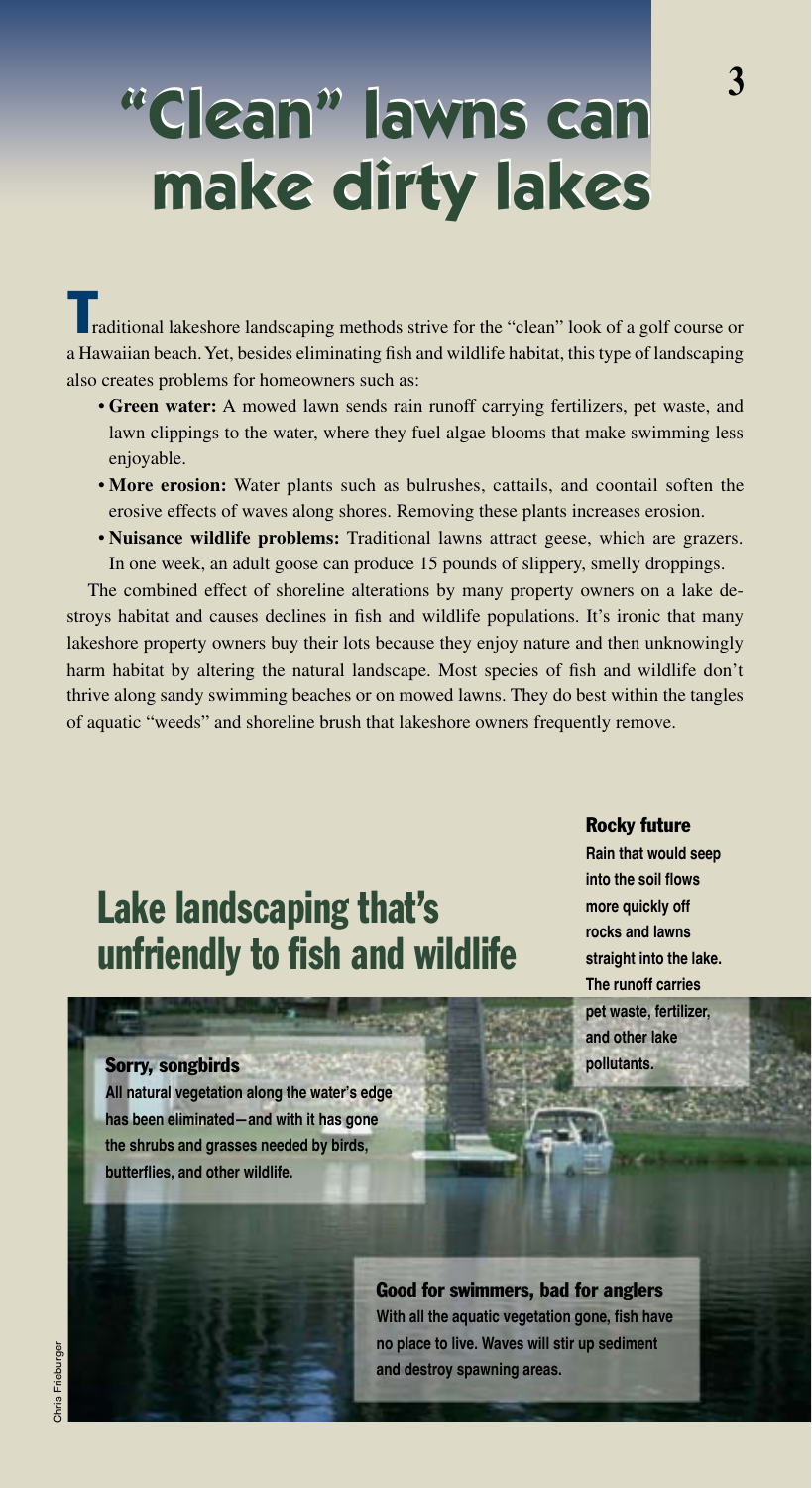### **The value of The value of shoreline habitat shoreline habitat**

#### What can you do?

**A growing number of lakeshore owners are switching from traditional mowed lawns to native grasses and wildflowers. In addition to helping wildlife, native plants require little to no maintenance. That frees up more of your time to go fishing, watch wildlife, and otherwise enjoy being at the lake.** 

 horeline habitat consists of many natural elements woven into the lake ecosystem to form a web of life. Native vegetation, bottom materials, and natural debris play essential roles in the life cycles of a lake's fish and wildlife. Shoreline alterations that damage or destroy these habitat components sever essential strands in the web. As a result, the lake ecosystem is weakened, wildlife moves elsewhere, and fish numbers decline. S

#### Lightly developed shoreline  $=$  lots of fish and wildlife



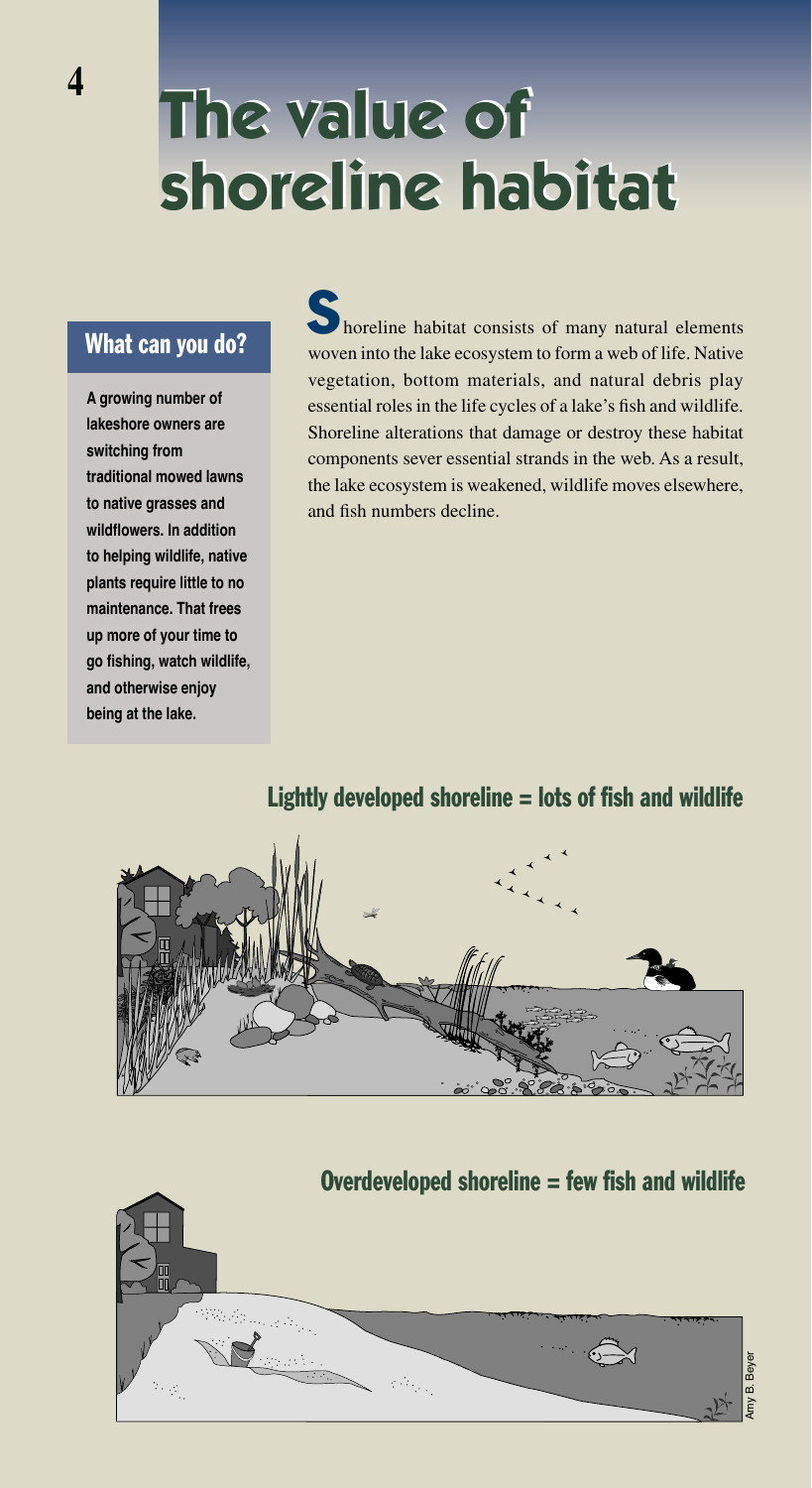### **Buffer strip Buffer strip**

 akeshore vegetation provides habitat for many wildlife species. Waterfowl nest in shoreline grasses, while songbirds build their nests in trees and shrubs. Natural shorelines are wildlife highways, or travel corridors, for animals such as mink. Grasshoppers, ants, and other insects that live in shoreline vegetation are blown into the lake, where they are eaten by bluegills and other fish. akeshore vegetation provides habitat for many wild-<br>life species. Waterfowl nest in shoreline grasses, while **Have your lawn—** 

A tidy lawn and a sandy beach make great spots for sunbathing and swimming, but they provide little habitat for fish and wildlife. By leaving a buffer strip of natural vegetation along the shoreline, property owners can reduce erosion, help maintain water quality, and provide habitat and travel corridors for wildlife.

The width of the buffer strip depends upon the terrain. On a gentle slope, at least a 30-foot strip of natural vegetation between the beach and your lawn will accommodate the needs of shoreline wildlife. On steeper grades, leaving even more natural vegetation in place will stabilize soils and reduce the need for retaining walls or other erosion prevention. Trees and shrubs in the buffer strip can muffle noise from watercraft while providing nesting areas for songbirds.

Avoid using pesticides or fertilizers in the buffer strip, because harmful chemicals can leach into the lake. Besides, insects living in shoreline vegetation are important foods for fish, birds, and other wildlife.

### **and wildlife, too.**

**You don't need to give up a green lawn and sandy beach to create a natural, wildlife-friendly lakeshore.**

**If you have 100 feet of shoreline, consider reverting 75 feet back to its natural condition and keeping 25 feet for a boat dock and swimming area. Same with your lawn. If you restore the last 30 feet or so down to the lake to natural grasses and shrubs, you can still keep plenty of lawn up near the house or cabin while helping ducks, songbirds, butterflies, and other wildlife.** 

**Along your shoreline, try to maintain at least a 30-foot-wide buffer of native grasses, broad-leaf plants, shrubs, and trees. Native plants especially good for wildlife are sugar maples, bur oaks, cranberries, dogwoods, native grasses, and wildflowers. Beneficial aquatic plants include bulrushes, wild rice, arrowhead, cattails, and bur reeds.**



Kathleen Preece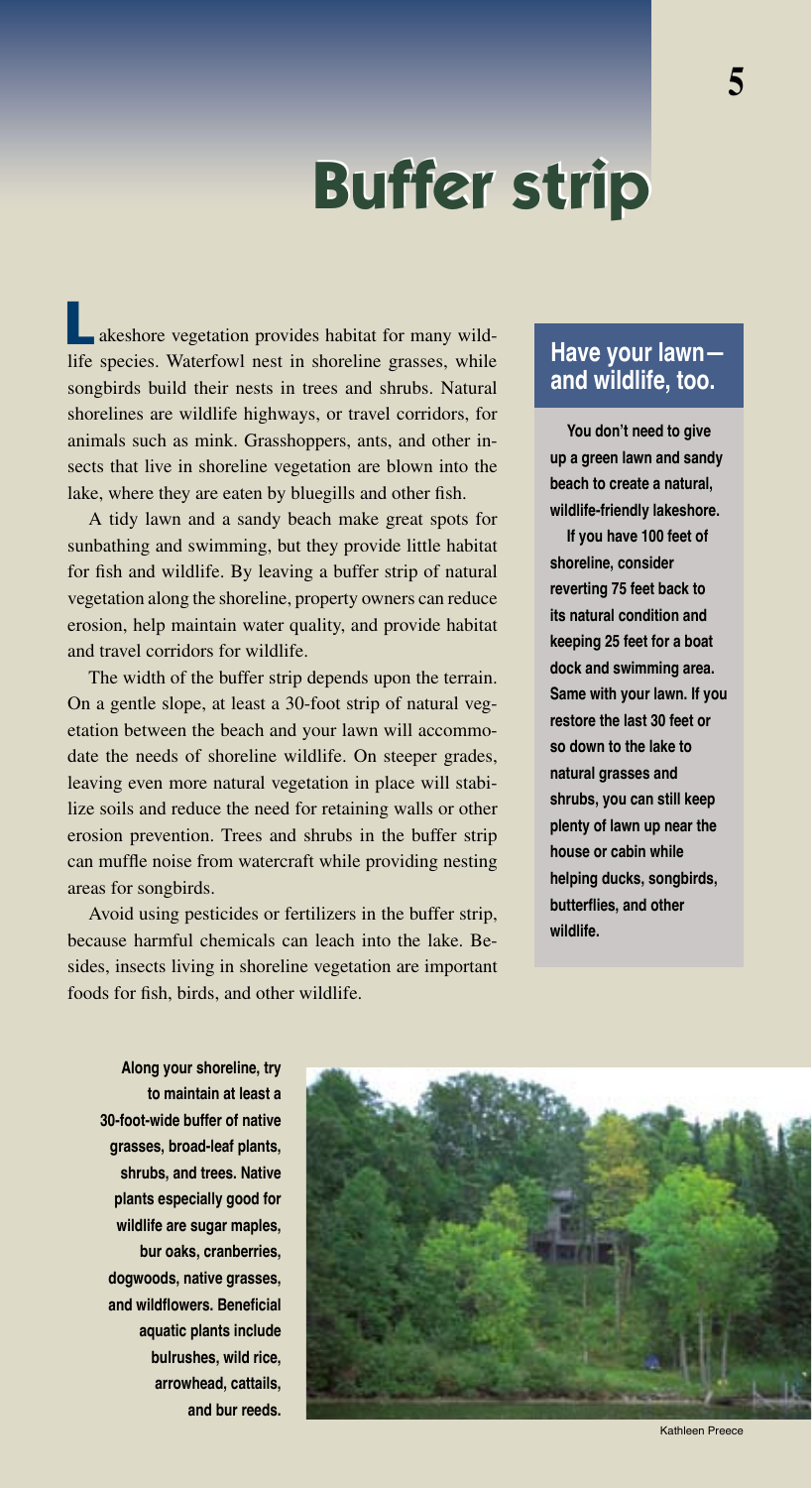# **Woody debris Woody debris**

#### What can you do?

Consider leaving fallen trees in the water to provide habitat for fish and wildlife.

Because most Minnesota lakes are surrounded by trees and shrubs, storms and winds often blow dead or dying branches, limbs, and trees into the water. This woody debris is important to lake ecosystems. Beneath the water's surface, woody debris is habitat for tiny aquatic organisms that feed bluegills and other fish. Water insects such as mayflies graze on the algae that grows on decomposing wood. Dragonfly nymphs hunt for prey among the stems and branches. Largemouth bass find food and shelter among fallen trees.

Above water, a fallen tree is like a dock for wildlife. Ducks and turtles loaf and sun themselves on the trunk. Muskrats use the tree as a feeding platform. Predators such as mink and otter hunt for prey in the vicinity of the tree. Dead trees that remain along the shoreline are used as perches by belted kingfishers, ospreys, and songbirds.

Many lakeshore owners consider this woody debris unsightly and remove it from their shoreline. Yet this takes away hiding and feeding areas for many fish and wildlife species. Unless the fallen tree is a hazard to navigation or swimming, consider leaving it in the water to improve fish and wildlife habitat, fishing, and wildlife observation.

**Waterfowl, turtles, and other wildlife use fallen trees as loafing sites.**

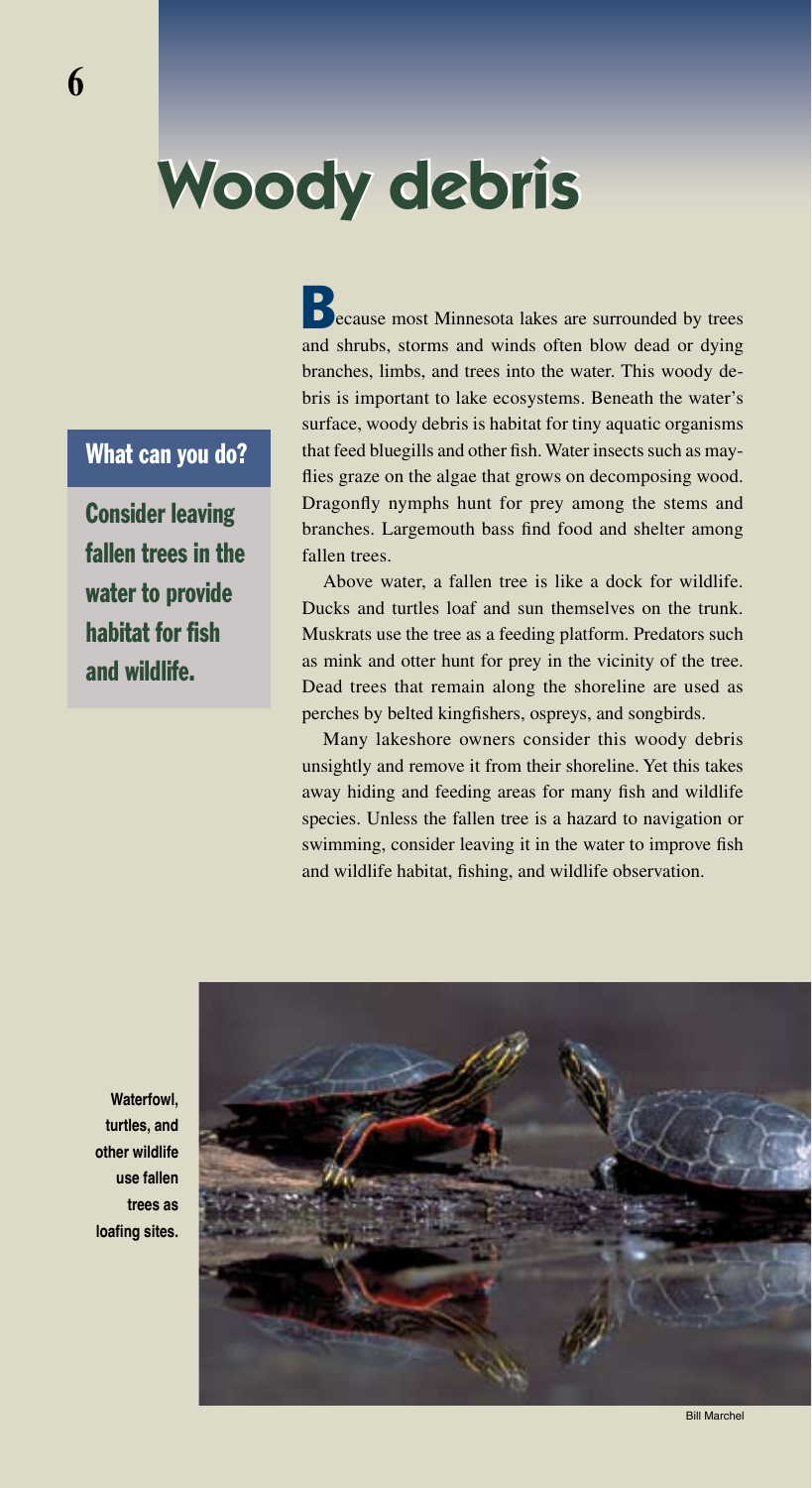### **Bottom materials Bottom materials**

ocal geography and geology determine what natural materials exist on lake bottoms and shorelines. Hard lake bottoms and beaches made up of sand or gravel are usually in open areas exposed to waves. Soft bottoms composed of muck are usually in shallow, sheltered bays. Areas with lots of rocks and boulders were left by receding glaciers 10,000 years ago. L

Bottom material, called substrate, is used by fish and other aquatic life. Walleyes spawn on the clean gravel of wave-swept shorelines. Mucky bottoms support insects and other invertebrates that provide food for fish and wildlife. Crayfish, smallmouth bass, and other species hide and forage among rocks.

Pure sand is the least ecologically productive lake bottom substrate. Yet lakeshore dwellers frequently buy property and then alter the shore and lake bottom by dumping sand to improve a swimming area. Creating sand beaches on soft bottoms is expensive, and covering rock-rubble bottoms with sand destroys fish spawning areas.

Before creating a large beach, lakeshore owners should know that their shoreline alteration will take away fish and wildlife habitat from the entire lake ecosystem and may require permits from the city, county, or DNR.

#### What can you do?

- Reduce the size of your sandy beach to allow for more natural shoreland and underwater vegetation.
- If buving property. look for shoreline and lake bottom that match your desires. Don't expect to change it into something it isn't.

**Rock and gravel bottoms are important spawning areas for game fish such as walleyes and forage species such as suckers, darters, and some minnows.**

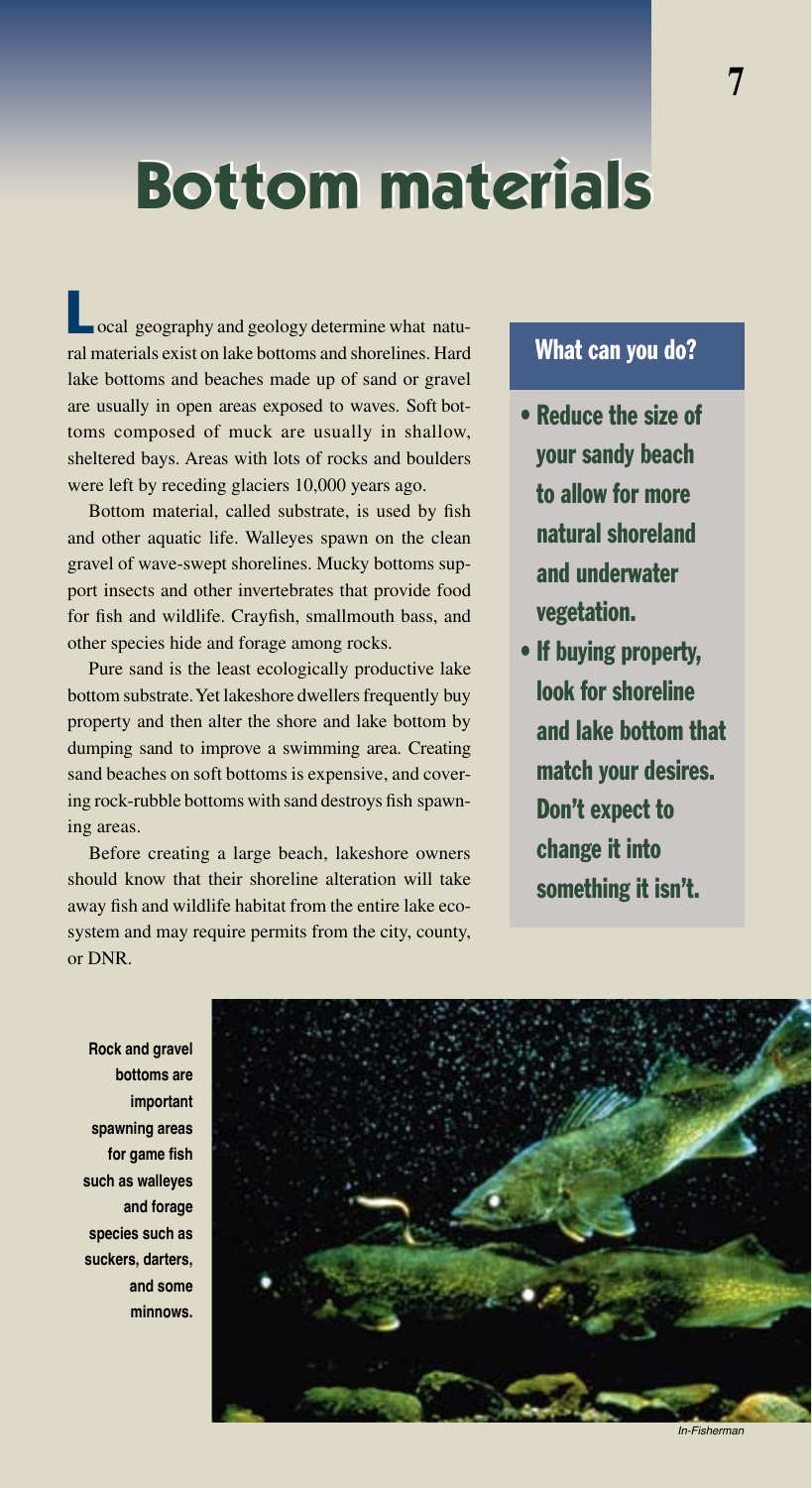# **Aquatic vegetation Aquatic vegetation**

ften dismissed as "weeds" by many lakeshore prop-**O** ften dismissed as "weeds" by many lakeshore property owners, aquatic plants provide essential fish and wildlife habitat and help keep lakes clean and healthy. Through photosynthesis, aquatic vegetation produces oxygen for the lake. These plants also filter nutrients that can fuel midsummer algae blooms. And they provide food, shelter, and nesting areas for fish, invertebrates, and wildlife.

Removing aquatic vegetation to improve boating or swimming eliminates fish habitat and damages the root network that holds bottom sediments in place. For example, bulrushes keep silt carried by waves from covering bottom gravel used by bass and panfish for spawning. When bulrush beds are removed, waves also begin to eat away at banks.

Wave action and boat wakes also stir up sediment, causing the lake water to become murky. If sunlight cannot penetrate the cloudy water, many healthy and vibrant lakes can eventually turn into a green soup, devoid of most desirable fish and wildlife species.

#### What can you do?

- Call the DNR before removing aquatic plants.
- Consider re-establishing aquatic plants along the lakeshore. To learn how, call the DNR for advice.



**Shoreline vegetation provides many species, such as this mosquito‑eating dragonfly, with a place to live.**

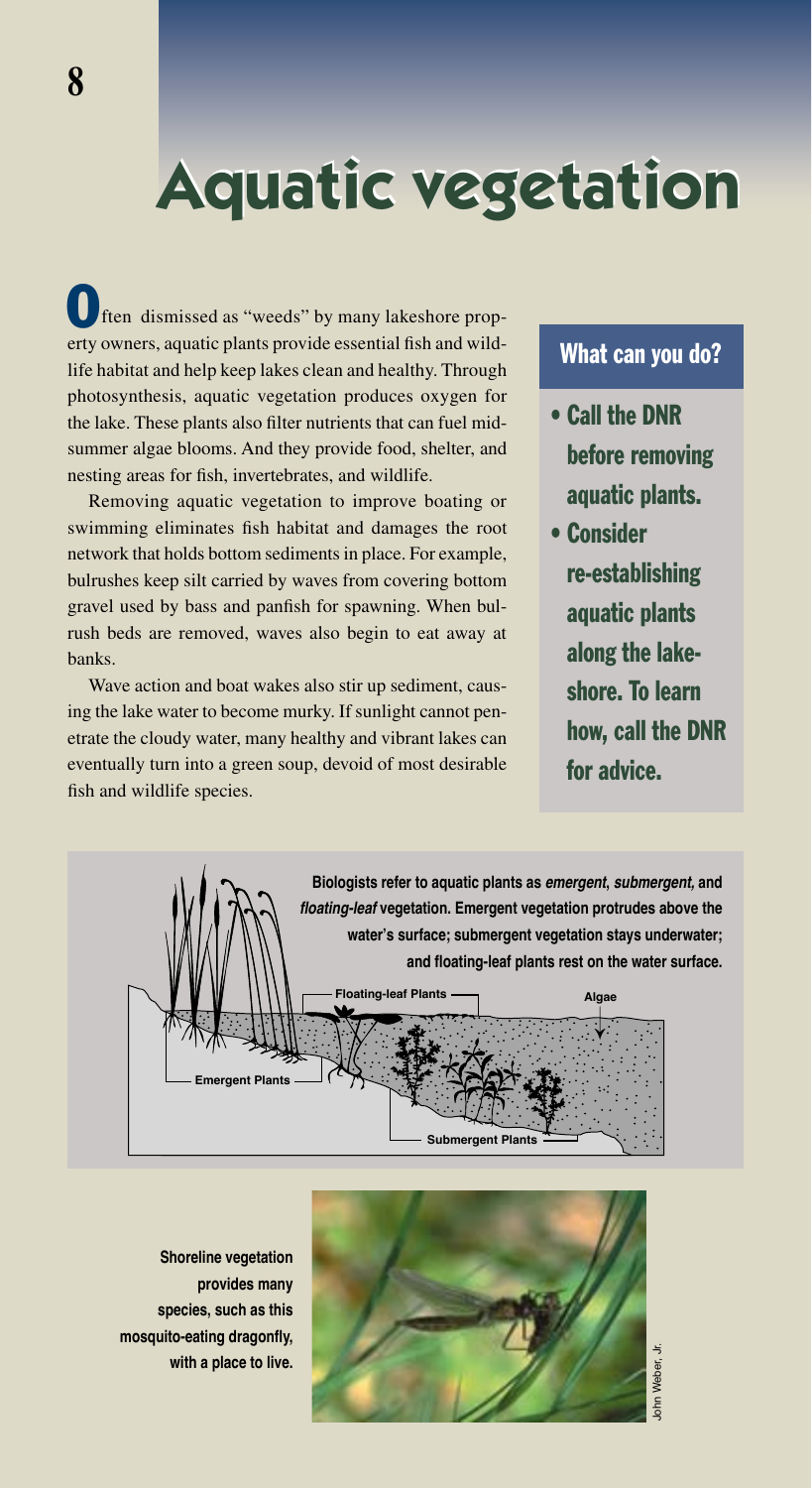### **Wetlands Wetlands**

**W**etlands help keep lakes clean by filtering sediments and excess nutrients. Acting like natural sponges, wetlands slow down water. This function reduces flooding, stabilizes lake levels, and provides recharge for groundwater.

Shoreline wetlands are habitat for a diverse community of plants and animals such as northern pike, which spawn among aquatic vegetation. Nutrient-rich sediments and soils in wetlands support insects, frogs, and other small animals eaten by fish and wildlife. Wetland vegetation provides food and cover for waterfowl, muskrats, and other wildlife.

Marshes, bogs, bulrush beds, and other shoreline wetlands have been disrupted by lakeshore property owners to create boat docks and swimming beaches. The loss of a lake's wetland areas leads to worse water quality, lower game fish populations, and higher water levels.

#### What can you do?

- Don't fill or alter lakeshore wetlands, even if they only are wet in the spring.
- Consider restoring drained or filled wetlands.



**Healthy wetlands attract nesting and migrating waterfowl.**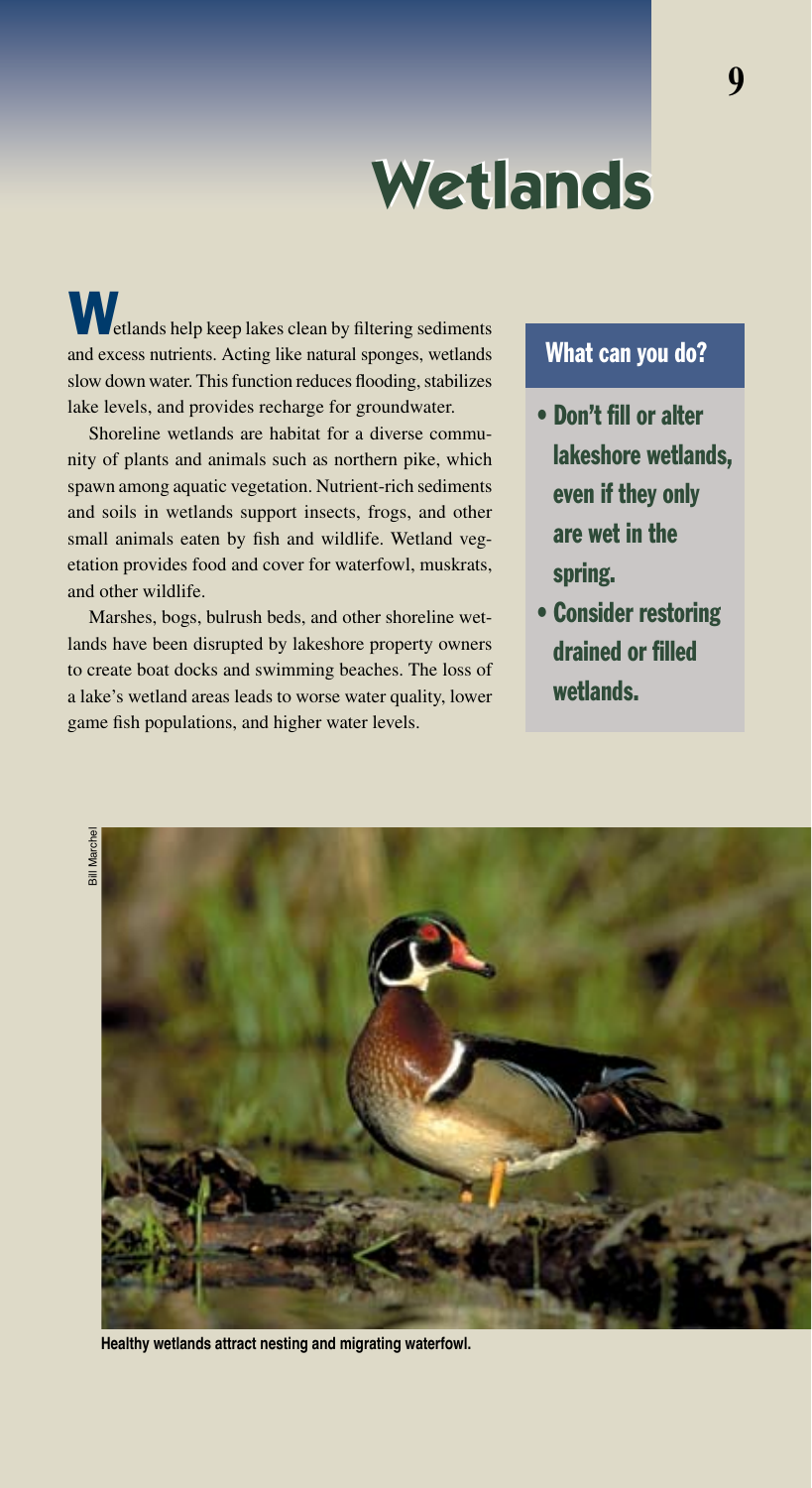### **We're all responsible We're all responsible**

It's up to everyone who values lakes to keep them healthy and productive. Many lakeshore owners wonder what difference alterations to their one lake lot could possibly make. But when the actions of dozens or hundreds of individual property owners are added up, the sum effect can alter the water quality on that lake. The cumulative harm from shoreline alterations by many lakeshore property owners affects swimming, fishing, wildlife watching, and the overall health of the lake.

It's like walking in a garden. If a neighbor kid came though once, that would be no big deal. But if the whole neighborhood came through, your garden would be trampled.



### Protecting watersheds

A lake is a basin that collects water from the surrounding landscape, which is called the watershed. A healthy lake depends on a healthy watershed. Logging, farming, livestock grazing, and urban development occurring in a watershed can affect a lake's water quality. Some lake associations map the lake's watershed to inventory and evaluate activities taking place there. When activities that degrade water quality are discovered, people living in the watershed work together to find a solution.



**Pollutants and eroding soil within the entire watershed can easily end up in the lake. Poor land use even several miles away can end up harming fish and wildlife habitat in a lake.**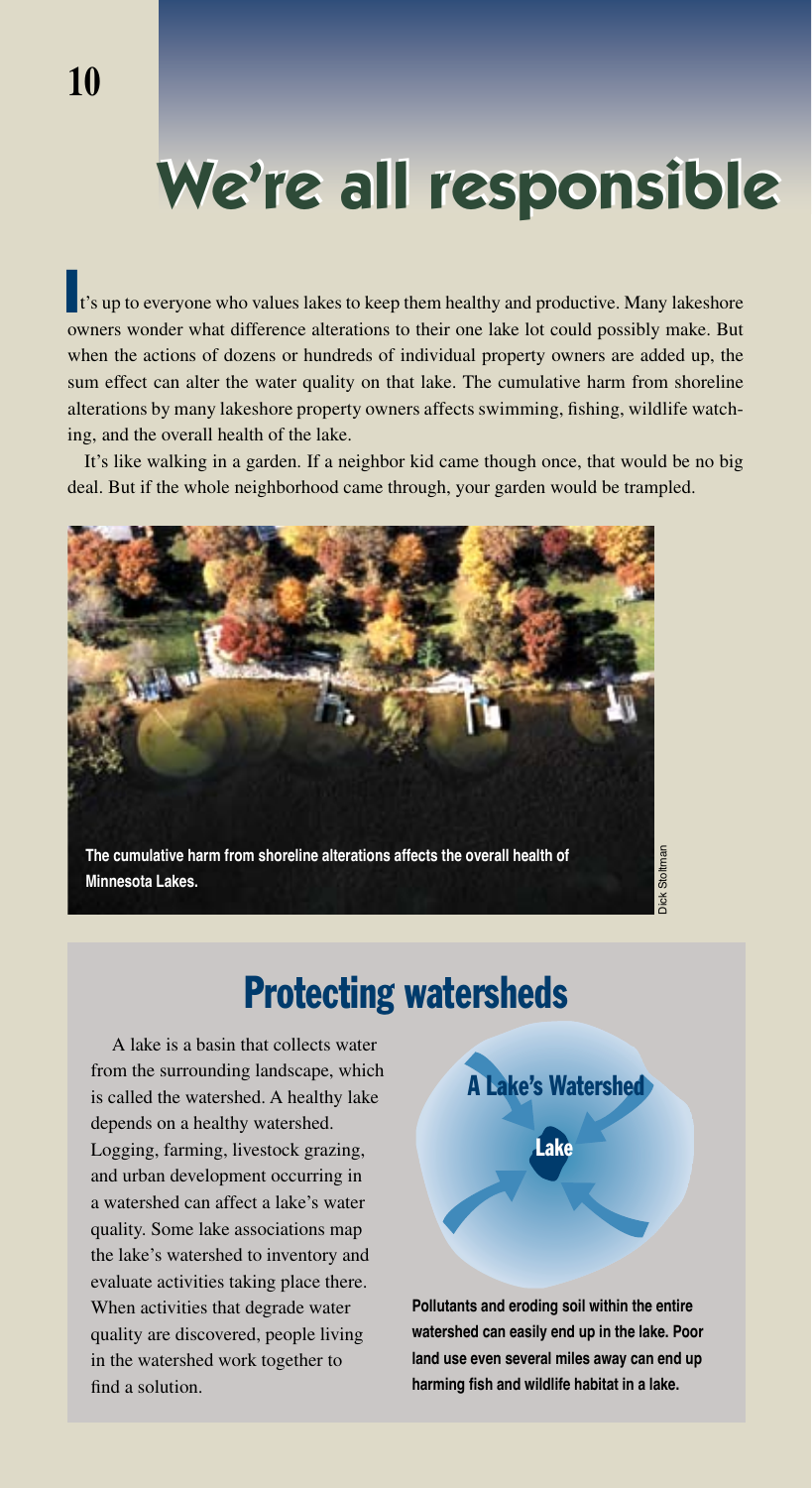# **Prescription for a Prescription for a healthy lake healthy lake**

healthy lake is a functioning ecosystem. The water is safe for swimming and fishing. The aquatic habitat supplies food, cover, and spawning areas for fish. Natural shoreline vegetation supports songbirds, small mammals, and other wildlife. Throughout this lake's watershed, land management activities are planned to do as little harm as possible to water quality. A

A healthy lake doesn't just happen. It comes about when shoreline property owners and others living in the watershed take steps to ensure the lake's ecological health. Only if more lakeshore owners manage their shoreline in a natural condition can fish and wildlife populations on Minnesota lakes stay healthy and abundant.

#### More things to know:

**11**

Several state and county laws and rules protect shoreline and shallow water areas. For example, it is illegal to remove aquatic plants from an undeveloped shoreline. To learn which shoreline alterations are prohibited or require a DNR office.